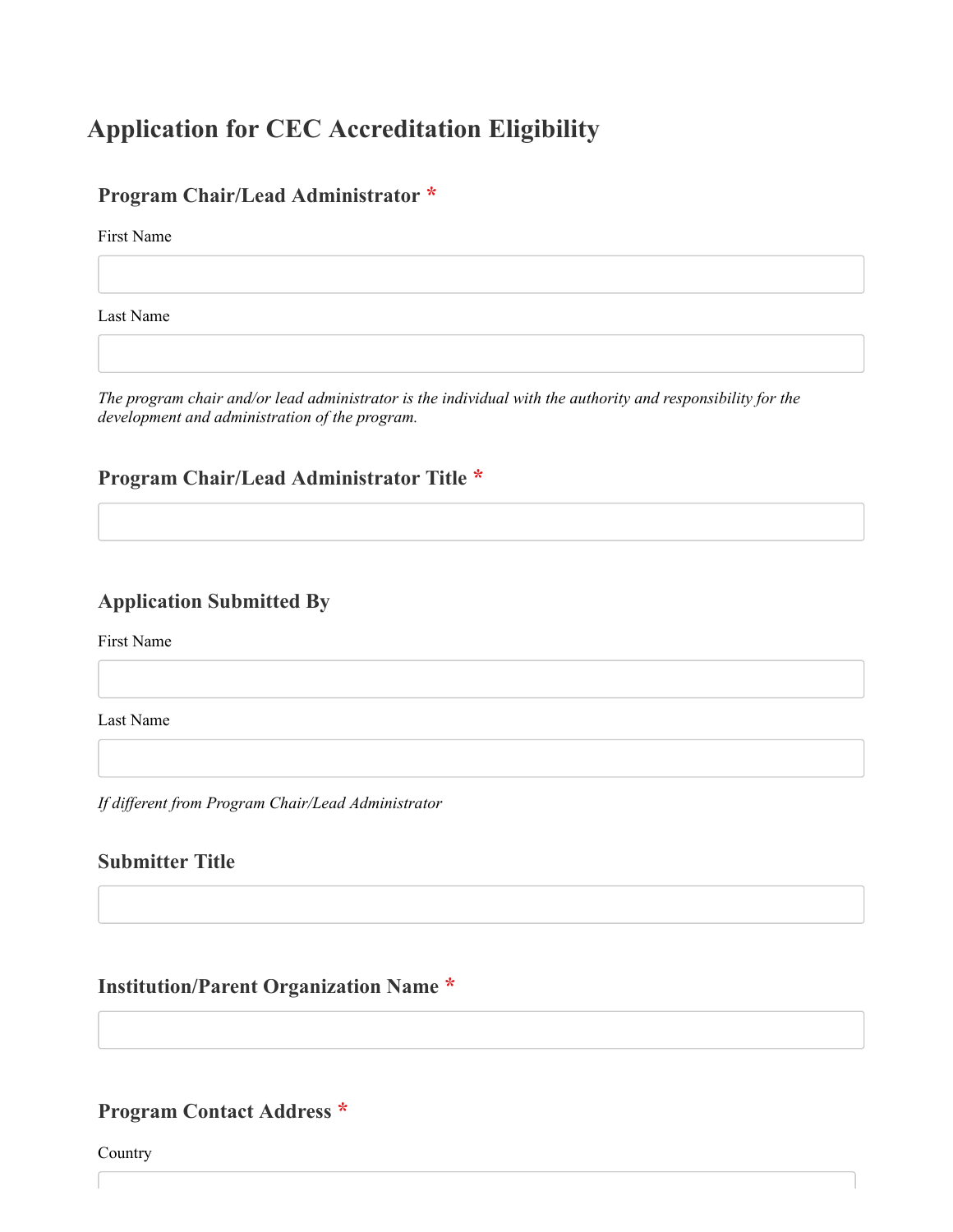| Select                                 |                                                                                                               |  |
|----------------------------------------|---------------------------------------------------------------------------------------------------------------|--|
| Address                                |                                                                                                               |  |
|                                        |                                                                                                               |  |
| Address Line 2 (optional)              |                                                                                                               |  |
| City                                   |                                                                                                               |  |
| State, Province, or Region             | Zip or Postal Code                                                                                            |  |
| Invoices will be sent to this address. |                                                                                                               |  |
| <b>Program Name *</b>                  |                                                                                                               |  |
|                                        | A program is defined as a sequence of coursework and experiences leading to a degree and/or credential (e.g., |  |

Each program must submit a separate application.

# **Please upload proof of current institutional regional accreditation. \***

| <b>Choose File</b>                              |  |
|-------------------------------------------------|--|
|                                                 |  |
|                                                 |  |
|                                                 |  |
|                                                 |  |
| Upload a file. No files have been attached yet. |  |

Acceptable file types: .csv, .doc, .docx, .odt, .pdf, .rtf, .txt, .wpd, .wpf, .gif, .jpg, .jpeg, .png, .svg, .tif, .tiff *Regional Accreditation at the institutional level is required to pursue CEC Accreditation. A list of regional accreditors can be found [here.](https://www.chea.org/regional-accrediting-organizations)*

# **Does the program have state authorization/approval? \***

| Yes |
|-----|
| No  |

## **Please upload evidence of state authorization/approval \***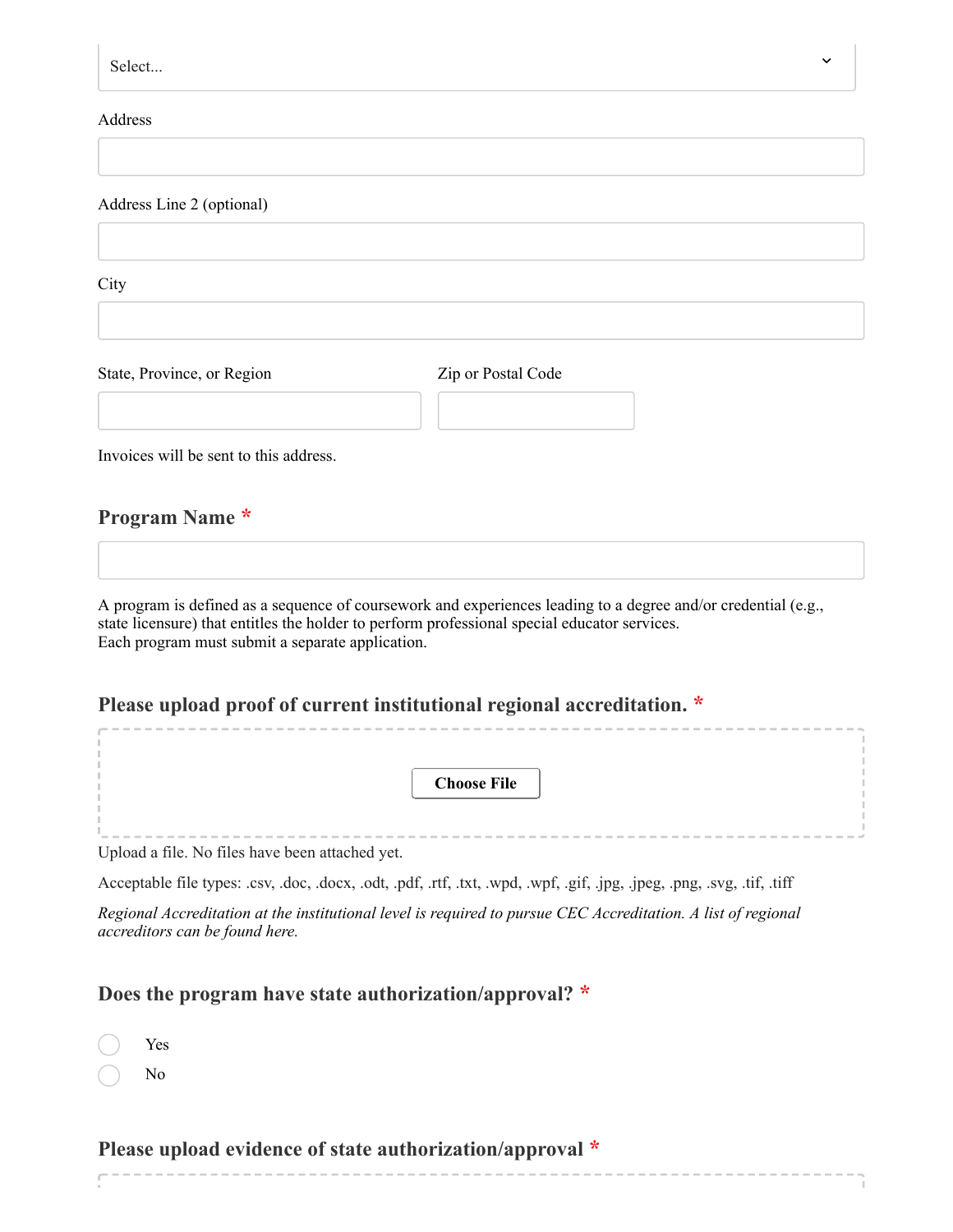|                                                    | <b>Choose File</b>                                                                                                 |
|----------------------------------------------------|--------------------------------------------------------------------------------------------------------------------|
|                                                    |                                                                                                                    |
|                                                    | Select up to 5 files to attach. No files have been attached yet. You may add 5 more files.                         |
|                                                    | Acceptable file types: .csv, .doc, .docx, .odt, .pdf, .wpf, .gif, .jpg, .jpeg, .png, .svg, .tif, .tiff, .3gp, .mov |
|                                                    |                                                                                                                    |
| Number of currently admitted candidates *          |                                                                                                                    |
|                                                    |                                                                                                                    |
|                                                    |                                                                                                                    |
| Number of completers within the last three years * |                                                                                                                    |
|                                                    |                                                                                                                    |
|                                                    |                                                                                                                    |
|                                                    |                                                                                                                    |

**Does the program have any additional accreditation(s) and/or certification(s)?**

**What licensure/credential are program completers recommended for? \***

## **Degree Granted \***

Include grade levels/age ranges

### **Is this program for an initial (first) or advanced (additional) special educator license? \***

Initial

Advanced

CEC defines an Initial Program as a program that is designed for a first time licensure in special education. An Advanced Program is a program that is designed for candidates who already hold licensure within special educator preparation and are seeking an additional licensure.

### **Which set of standards applies to this program? \***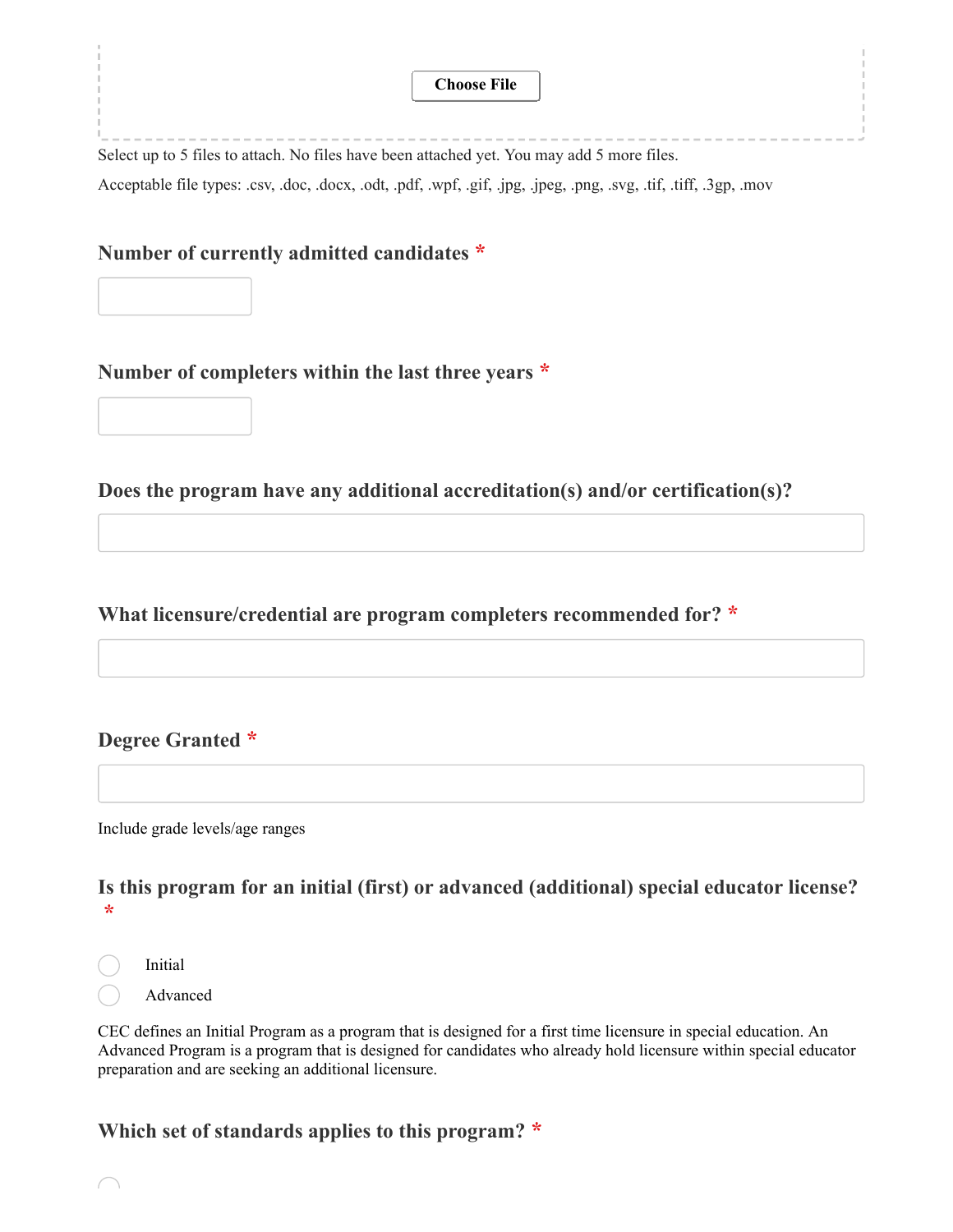- 2020 Initial K-12 Professional Preparation Standards for Special Educators (K-12 Initial)
- Advanced Special Educator Preparation
- Initial Practice-Based Professional Preparation Standards for Early Interventionists/Early Childhood Special Educators (EI/ECSE)

At this time CEC Accreditation is only available for programs that use the above CEC Standards. Please review the standards on [CEC's website](https://exceptionalchildren.org/standards) to determine which set is most appropriate for your program.

### **Please upload the program of study and program completion requirements. \***

|  |  |  |  |  |  |  |  | <b>Choose File</b> |  |  |  |  |  |  |  |  |  |
|--|--|--|--|--|--|--|--|--------------------|--|--|--|--|--|--|--|--|--|
|  |  |  |  |  |  |  |  |                    |  |  |  |  |  |  |  |  |  |
|  |  |  |  |  |  |  |  |                    |  |  |  |  |  |  |  |  |  |

Select up to 3 files to attach. No files have been attached yet. You may add 3 more files.

Acceptable file types: .csv, .doc, .docx, .odt, .pdf, .rtf, .txt, .wpd, .wpf, .gif, .jpg, .jpeg, .png, .svg, .tif, .tiff

If the program holds instruction at multiple sites/campuses the program curriculum should be the same. If the curriculum is different, it is considered an additional program.

 $\mathbf{z}^{\prime}$ 

### **Faculty \***

**Faculty Name Highest Degree Obtained, Field, University Program Role (Faculty, department chair, administrator, field experience supervisor) 1 2 3 4 5 6 7 8 9 10**